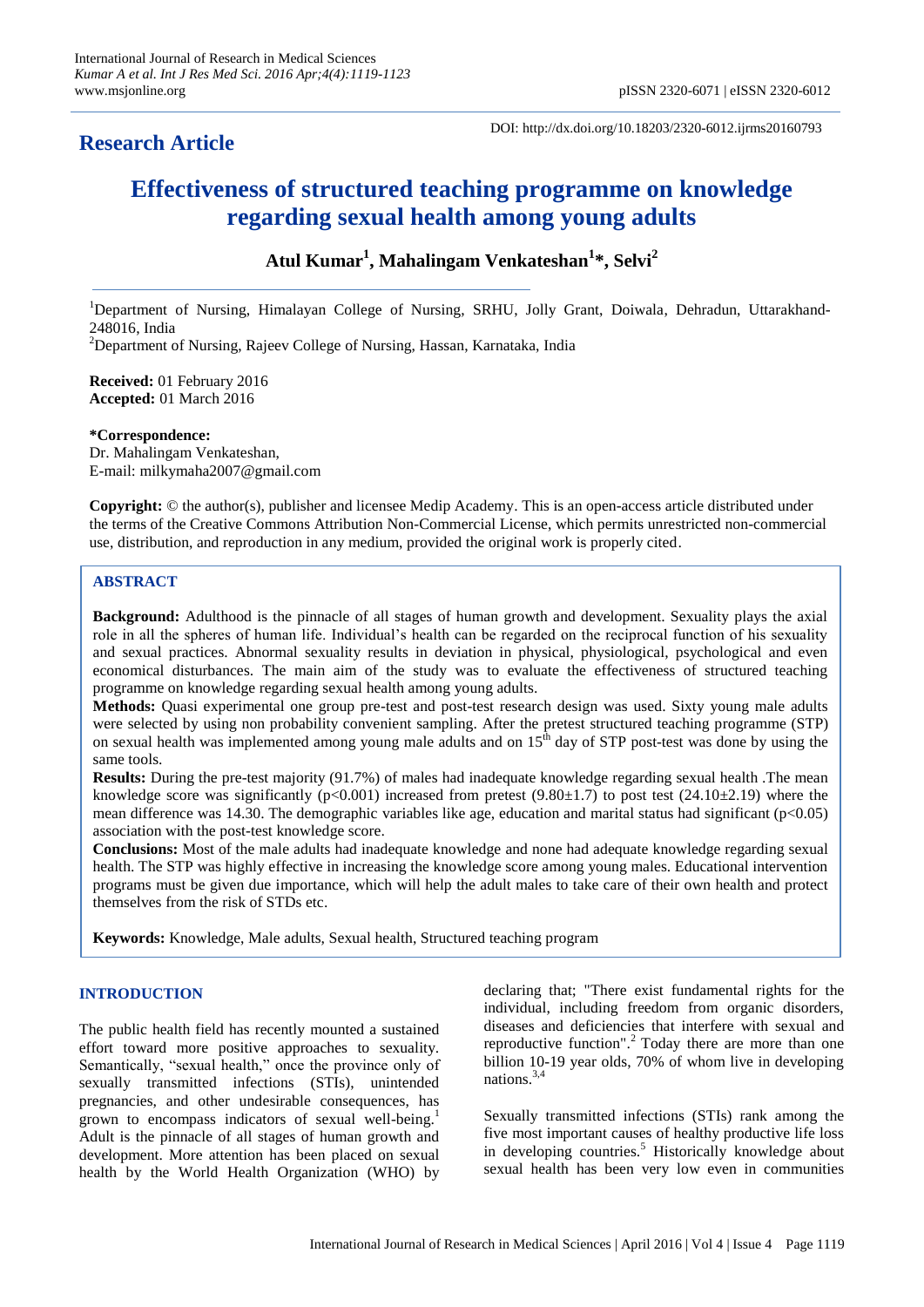where there is high prevalence of STIs. Sometimes STIs may be viewed as unavoidable or may even be viewed as an "initiation into adulthood". There may be lack of concern about STIs because they may be viewed as easily curable. Knowledge is an important prevention factor for  $STIs.<sup>6</sup>$ 

Studies have failed to document the potential associations between sexual well-being and other more classic sexual health indicators such as condom, safety precautions etc. Such data may be especially important in the case of young people who tend to be at an elevated risk of unintended pregnancies and STIs compared to older adults. No studies to my knowledge have assessed "effectiveness of structured teaching programme on knowledge regarding sexual health among young adults." which can help and facilitate sexual satisfaction among young adults or whether more sexually satisfied people are more likely to protect themselves against pregnancy and disease.

The objectives of this study was to assess the level of knowledge regarding sexual health among selected young adults and to evaluate the effectiveness of structured teaching program on knowledge regarding sexual health among young adults.

#### **METHODS**

Quasi experimental one group pre-test and post-test research design was used to study the effectiveness of structured teaching program among young male adults. Sixty young male were selected using non probability convenient sampling technique. Validity and reliability of the tool was tested, self-developed structured knowledge questionnaires was used to collect the information regarding sexual health among young adults during pre and post-test. After the pre-test structured teaching program was implemented among sampled young adults, post-test was done after fifteen days of the intervention. The male adults aged between 20-35 years and both married and unmarried were included in the study. Ethical permission & informed consent was taken from the study participants.

#### **RESULTS**

Table 1 illustrates that majority (58.3%) of adults were in the age group of 25-30 years, two third (66.7%) of the study participants were Hindu religion, 40% were secondary educated, two third (66.7%) were unemployed, 43.3% were earning more than Rs. 5000, half (50%) of study participants were living in nuclear family, Almost three fourth (71.7%) were not using any type of family planning methods. Two third (66.7%) of the study participants reported that they were getting information through television and radio and 60% of the study participants were not married.

## **Table 1: Frequency and percentage wise distribution of study participants according their demographic variables (N=60).**

| <b>Demographic variables</b> |                                   | <b>Frequency</b> | Percentage |  |  |
|------------------------------|-----------------------------------|------------------|------------|--|--|
| Age                          | $20 - 25$                         | 15               | 25         |  |  |
| (years)                      | 25-30                             | 35               | 58.3       |  |  |
|                              | 30-35                             | 10               | 16.7       |  |  |
|                              | Hindu                             | 40               | 66.7       |  |  |
| Religious                    | Muslim                            | 10               | 16.7       |  |  |
|                              | Christian                         | 10               | 16.7       |  |  |
|                              | Primary<br>education              | 16               | 26.7       |  |  |
| Education                    | Secondary<br>education            | 24               | 40         |  |  |
|                              | PUC & above                       | 10               | 16.7       |  |  |
|                              | Graduate &<br>10<br>Post graduate |                  | 16.7       |  |  |
|                              | Unemployed                        | 40               | 66.7       |  |  |
|                              | Unskilled                         | 10               | 16.7       |  |  |
| Occupation                   | Skilled                           | 5                | 8.3        |  |  |
|                              | Professional                      | 5                | 8.3        |  |  |
|                              | Nil                               | $\overline{6}$   | 10         |  |  |
|                              | $<$ Rs.1000                       | 5                | 8.3        |  |  |
| Income                       | Rs.1000 -3000                     | $\overline{12}$  | 20         |  |  |
|                              | Rs.3000 -5000                     | 11               | 18.3       |  |  |
|                              | $>$ Rs.5000                       | $\overline{26}$  | 43.3       |  |  |
| Type of                      | Nuclear                           | 30               | 50         |  |  |
| family                       | Joint                             | 26               | 43.3       |  |  |
|                              | Extended                          | $\overline{4}$   | 6.7        |  |  |
| Family                       | Used                              | 17               | 28.3       |  |  |
| planning                     | Not used                          | 43               | 71.7       |  |  |
| Sexual                       | Yes                               | 10               | 16.7       |  |  |
| disease                      | N <sub>o</sub>                    | 50               | 83.3       |  |  |
|                              | TV/Radio                          | 40               | 66.7       |  |  |
| Source of<br>information     | Newspaper/<br>Magazine            | $\overline{7}$   | 11.7       |  |  |
|                              | Peer groups/<br>Elders            | 5                | 8.3        |  |  |
|                              | Physician/<br>Health workers      | 8                | 13.3       |  |  |
| Marital                      | Married                           | 24               | 40         |  |  |
| status                       | Unmarried                         | 36               | 60         |  |  |

Table 2 illustrates that 91.7% male adults had inadequate knowledge of and none had adequate knowledge regarding sexual health.

Table 3 illustrates effectiveness of teaching program regarding sexual health among young adults. Paired "t" test was used to study the statistical significant difference between pre and post-test knowledge scores. All the domains of sexual health i.e. anatomy & physiology of human reproductive system, human sexuality, sexually transmitted disease and prevention of STD post-test knowledge scores was significantly increased from the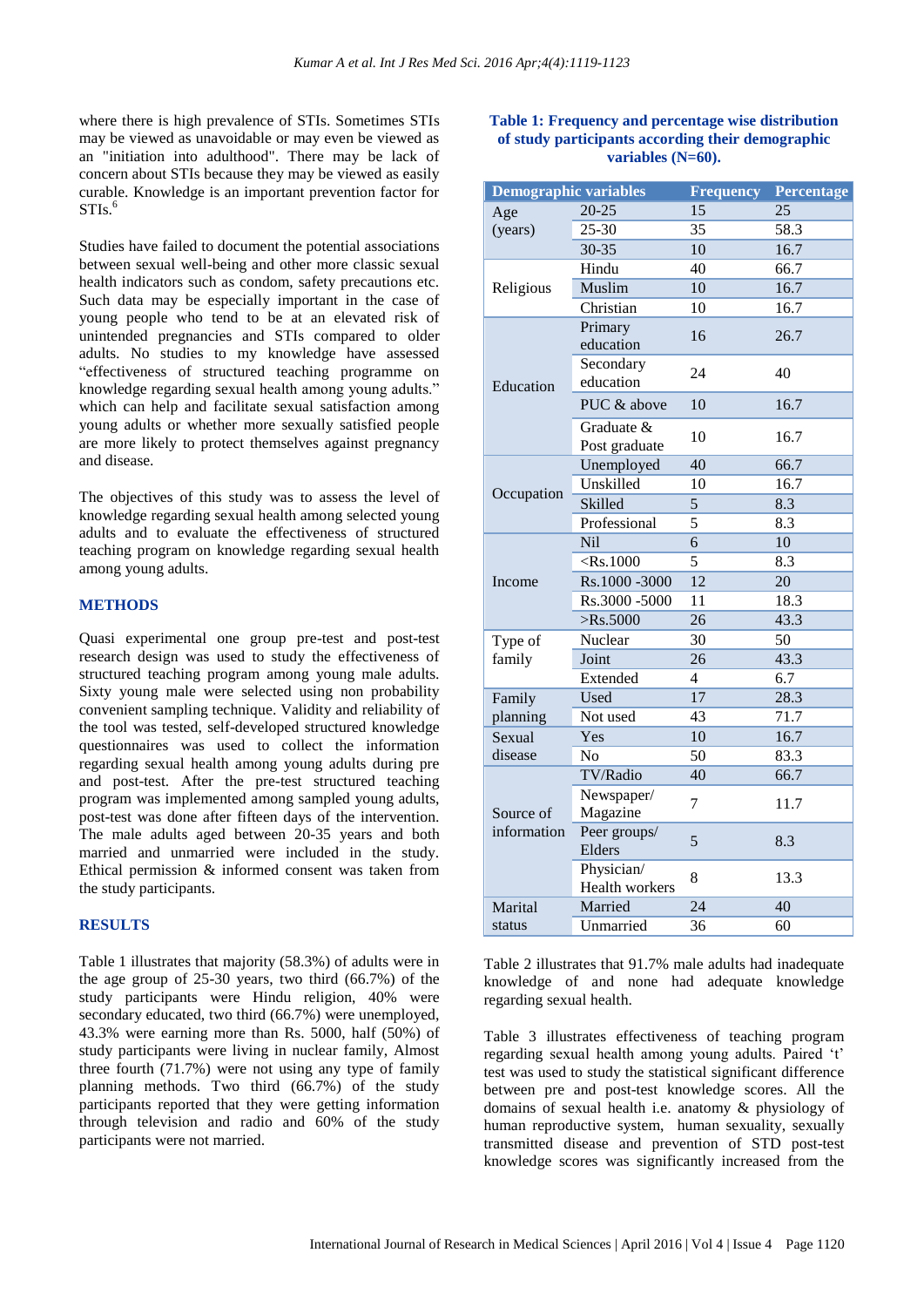pre-test knowledge score at the significance level of p<0.05.

#### **Table 2: Pre-test knowledge score of young adults regarding sexual health.**

| <b>Level of knowledge</b>     | Pre-test % |
|-------------------------------|------------|
| Inadequate knowledge          | 91.7       |
| Moderately adequate knowledge | 8.3        |
| Adequate knowledge            | 00         |
| Total                         | 100        |



#### **Figure 1: Effectiveness of structured teaching programme**

Figure 1 shows the pre-test knowledge mean percentage regarding sexual health was 32.67% but after structured teaching programme significantly increased to 80.33%. So it's indicating effectiveness of structured teaching programme.

## **Table 3: Comparison of pre-test and post-test knowledge level among young male adults.**

| <b>Aspects of</b>                                                  | <b>Pre-test</b> |           | <b>Post-test</b> |           | <b>Student</b>   |
|--------------------------------------------------------------------|-----------------|-----------|------------------|-----------|------------------|
| knowledge<br><b>level</b>                                          | <b>Mean</b>     | <b>SD</b> | Mean             | <b>SD</b> | paired<br>t-test |
| Anatomy<br>and<br>physiology<br>of human<br>reproductive<br>system | 0.95            | 0.70      | 3.42             | 0.93      | 16.73<br>***     |
| Human<br>sexuality                                                 | 0.48            | 0.60      | 2.15             | 0.40      | 19.70<br>***     |
| Sexually<br>transmitted<br>diseases                                | 3.58            | 1.31      | 7.47             | 1.26      | 19.11<br>***     |
| Prevention<br>of STD                                               | 4.78            | 1.29      | 11.07            | 1.76      | 25.08<br>***     |
| Overall<br>knowledge<br>score                                      | 9.80            | 1.70      | 24.10            | 2.19      | 49.08<br>$***$   |

(t value=2.00); df=59; Key: \*\*\* significant (P<0.05).

Table 4 illustrates that the demographic variables like age, education and marital status was significantly (p<0.05) associated with the post-test knowledge score.

| <b>Demographic variables</b> |                             | <b>Post-test</b> |                                    |             |               | <b>Total</b>   | Pearson chi square test $(x^2)$ |  |
|------------------------------|-----------------------------|------------------|------------------------------------|-------------|---------------|----------------|---------------------------------|--|
|                              |                             |                  | <b>Moderate</b><br><b>Adequate</b> |             |               |                |                                 |  |
|                              |                             | n                | $\frac{0}{0}$                      | $\mathbf n$ | $\frac{6}{6}$ |                |                                 |  |
| Age                          | a. $20-25$                  | 6                | 40                                 | 9           | 60.           | 15             | 6.49                            |  |
| (years)                      | $b. 25-30$                  | 6                | 17.1                               | 29          | 82.9          | 35             | ***                             |  |
|                              | c. $30-35$                  | $\overline{0}$   | 0.0                                | 10          | 100           | 10             |                                 |  |
| Religious                    | a. Hindu                    | 8                | 20                                 | 32          | 80            | 40             | 0.00<br><b>NS</b>               |  |
|                              | b. Muslim                   | $\overline{2}$   | 20                                 | 8           | 80            | 10             |                                 |  |
|                              | c. Christian                | 2                | 20                                 | 8           | 80            | 10             |                                 |  |
| Education                    | b. Primary education        | $\overline{2}$   | 12.5                               | 14          | 87.5          | 16             | 10.77                           |  |
|                              | c. Secondary education      | 8                | 33.3                               | 16          | 66.7%         | 24             |                                 |  |
|                              | d. PUC $&$ above            | $\overline{0}$   | 0.0                                | 10          | 100           | 10             | ***                             |  |
|                              | e. Graduate & Post graduate | $\overline{2}$   | 40.                                | 8           | 100           | 10             |                                 |  |
| Occupation                   | a. Unemployed               | 7                | 17.5                               | 33          | 82.5          | 40             | 6.40                            |  |
|                              | b. Unskilled                | $\overline{2}$   | 20.0                               | 8           | 80.0          | 10             | <b>NS</b>                       |  |
|                              | c. Skilled                  | 3                | 60.0                               | 2           | 40            | $\mathfrak{H}$ |                                 |  |
|                              | d. Professional             | $\Omega$         | 0.0                                | 5           | 100           | 5              |                                 |  |
| Marital                      | a. Married                  | 1                | 4.2                                | 23          | 95.8          | 24             | 6.26                            |  |
| status                       | b. Unmarried                | 11               | 30.6                               | 25          | 69.4          | 36             | ***                             |  |

## **Table 4: Association between post-test level of knowledge and their demographic variables.**

\*\*\* Significant (p<0.05).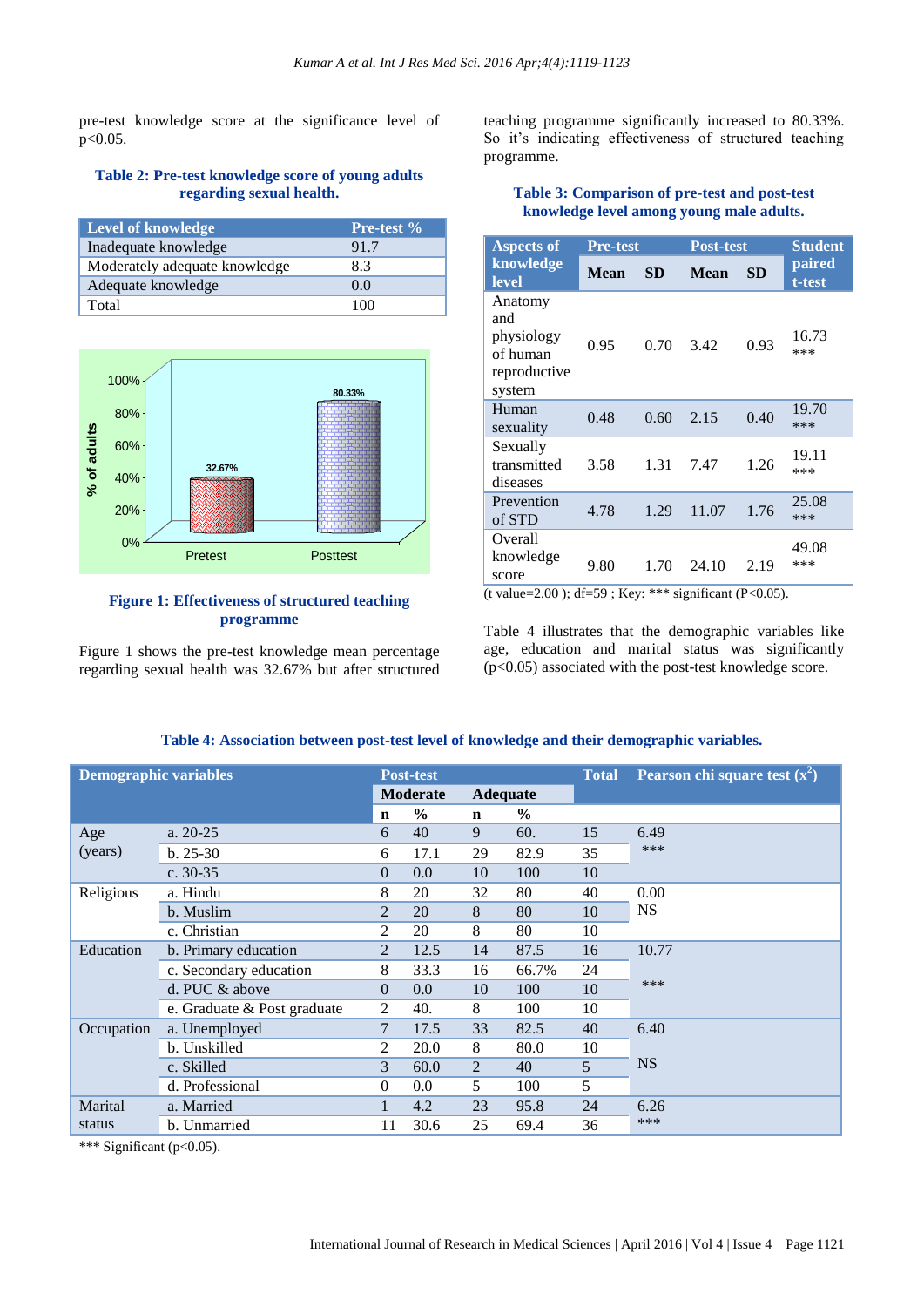#### **DISCUSSION**

The study findings highlighted that most of the adults had inadequate knowledge regarding sexual health & were not aware of sexually transmitted disease. These findings consistent with Kalkute JR et al that the time of pretest only 7.3% of students were having "adequate" knowledge about sexual health.<sup>7</sup> Reshma P study findings concluded that overall sexual health awareness was very poor among adolescents with poor knowledge about contraception.<sup>8</sup> McManus A, Dhar L study findings also supported to these study findings that more than one third of students had no accurate understanding about the signs and symptoms of STIs other than HIV/AIDS. About 30% of respondents considered HIV/AIDS could be cured, 49% felt that condoms should not be available to youth, 41% were confused about whether the contraceptive pill could protect against HIV infection and 32% thought it should only be taken by married women.<sup>9</sup>

After administration of structured teaching programmed most of the adults got adequate knowledge regarding sexual health. The structured teaching programmed was highly effective.

Various studies have shown the effectiveness of intervention in increasing the knowledge of reproductive health. $10-13$ 

The mean knowledge score regarding sexual health among adults were significantly  $(p<0.001)$  increased in post-test comparatively from the pretest mean score. These findings were supported by Kirby D et al reported that research studies strongly indicate that these educative programs were far more likely to have a positive impact on behavior than a negative impact. Two-thirds (65%) of the studies found a significant positive impact on one or more of these sexual behaviors or outcomes, while only 7 percent found a significant negative impact. One-third (33 percent) of the programs had a positive impact on two or more behaviors or outcomes. Furthermore, some of these programs had positive impacts for two or three years or more. In general, the patterns of findings for all the studies were similar in both developing and developed countries. They were effective with both low and middle-income youth, in both rural and urban areas, with girls and boys, with different age groups, and in school, clinic, and community settings. $^{14}$ 

Agha S et al reported that a single session school-based peer sexual health intervention resulted in the development of normative beliefs about abstinence that were sustained over a 6-month period.<sup>15</sup> Normative beliefs about condoms took longer to develop. More regular efforts may be required to sustain the approval of, and the intention to use, condoms. The intervention was successful in reducing multiple regular partnerships.<sup>15</sup> DeMaria LM et al reported that sex education materials should be reviewed and updated periodically to reflect progress being made on the issues and the handling of the

subject matter.<sup>16</sup> In each country, the curriculum should address the issue of respecting differences in sexual orientation, preference, and identity, and especially, an appropriate approach toward sexually-transmitted infection (STI) prevention education among males who have sex with males. Efforts to assess the programs' effectiveness should consider outcomes, such as biomarkers (STI incidence and prevalence and pregnancy), not just indicators of self-reported sexual knowledge and behavior.<sup>16</sup>

## **CONCLUSION**

Most of the male adults had inadequate knowledge of & none had adequate knowledge regarding sexual health. This study suggests that sexual health education can improve the knowledge of adult males especially in rural areas. Such educational intervention programs must be given due importance, which will help the adult males to take care of their own health and protect themselves from the risk of STDs etc.

*Funding: No funding sources*

*Conflict of interest: None declared Ethical approval: The study was approved by the Institutional Ethics Committee*

#### **REFERENCES**

- 1. Sandfort TG, Ehrhardt AA. Sexual health: a useful public health paradigm or a moral imperative? Arch Sex Behav. 2004;33(3):181-7.
- 2. A World Aids campaign where men make a difference: a challenge for the men in the third millennium.vol.30, ICMR bulletin Dec 2005.
- 3. United Nations Population Fund (UNFPA), State of the World Population 2003: Investing in Adolescents' Health and Rights, New York: UNFPA, 2003.
- 4. UNFPA, Generation of Change: Young People and Culture, 2008, Youth Supplement to UNFPA's State of the World Population Report, New York: UNFPA, 2008.
- 5. Over M, Piot P. In: Disease control priorities in developing countries. Jameson DT, Mosley WH, Meashan AR, Badadilla JL, editor. New York: Oxford University Press; 1993. HIV infection and STDs; pp. 455–527.
- 6. Kraft P. Sexual knowledge among Norwegian adolescents. J Adolesc Health. 1993;16:3-21.
- 7. Kalkute JR, Chitnis UB, Mamulwar MS, Bhawalkar JS, Dhone AB, Pandage AC. A study to assess the knowledge about sexual health among male students of junior colleges of an urban area. Medical journal of Dr. D. Y. Patil Medical University. 2015;8(1):5- 11.
- 8. Gadkari RP, Somani G, Nayak CS, Giri AS. A study for sexual health awareness in adolescent population (13-18 years) attending dermatology OPD. Indian J Sex Transm Dis. 2012;33(2):148-9.